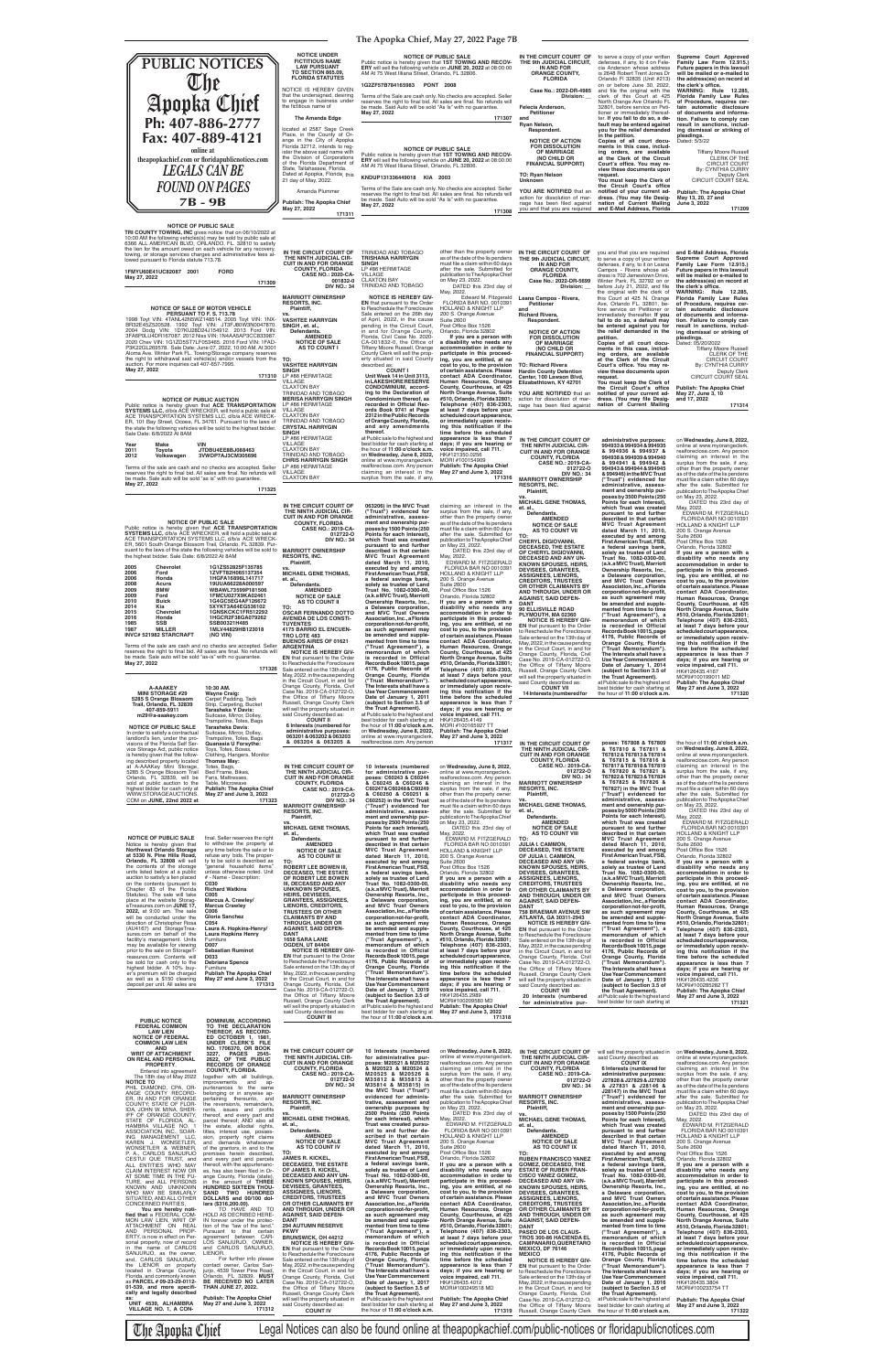| The Apopka Chief<br><b>PUBLIC NOTICES</b>                                                                                                                                                                                                                                                                                                                                                                                                                                                                                                                                                                                                                                                                                                                                                                                                                                                                                                                                                                                                                                                                                                                                                                                                     |                                                                                                                                                                                                                                                                                                                                                                                                                                                                                                                                                                                                                                                                                                                                                                                     |                                                                                                                                                                                                                                                                                                                                                                                                                                                                                                                                                                                                                                                                                                                                                                                                                      | <b>NOTICE UNDER</b><br><b>FICTITIOUS NAME</b><br><b>LAW PURSUANT</b><br><b>TO SECTION 865.09,</b><br><b>FLORIDA STATUTES</b><br>NOTICE IS HEREBY GIVEN<br>that the undersigned, desiring<br>to engage in business under<br>the fictitious name of                                                                                                                                                                                                                                                                                                                                                                                                                        | <b>NOTICE UNDER</b><br><b>FICTITIOUS NAME</b><br><b>LAW PURSUANT</b><br><b>TO SECTION 865.09.</b><br><b>FLORIDA STATUTES</b><br>NOTICE IS HEREBY GIVEN<br>that the undersigned, desiring<br>to engage in business under<br>the fictitious name of                                                                                                                                                                                                                                                                                                                                                                                                                                                                                                                   | <b>NOTICE UNDER</b><br><b>FICTITIOUS NAME</b><br><b>LAW PURSUANT</b><br><b>TO SECTION 865.09,</b><br><b>FLORIDA STATUTES</b><br>NOTICE IS HEREBY GIVEN<br>that the undersigned, desiring<br>to engage in business under<br>the fictitious name of                                                                                                                                                                                                                                                                                                                                                                                                                                                                                                                                                                                                        | <b>NOTICE UNDER</b><br><b>FICTITIOUS NAME</b><br><b>LAW PURSUANT</b><br><b>TO SECTION 865.09,</b><br><b>FLORIDA STATUTES</b><br>NOTICE IS HEREBY GIVEN<br>that the undersigned, desiring<br>to engage in business under<br>the fictitious name of                                                                                                                                                                                                                                                                                                                                                                                                                           |
|-----------------------------------------------------------------------------------------------------------------------------------------------------------------------------------------------------------------------------------------------------------------------------------------------------------------------------------------------------------------------------------------------------------------------------------------------------------------------------------------------------------------------------------------------------------------------------------------------------------------------------------------------------------------------------------------------------------------------------------------------------------------------------------------------------------------------------------------------------------------------------------------------------------------------------------------------------------------------------------------------------------------------------------------------------------------------------------------------------------------------------------------------------------------------------------------------------------------------------------------------|-------------------------------------------------------------------------------------------------------------------------------------------------------------------------------------------------------------------------------------------------------------------------------------------------------------------------------------------------------------------------------------------------------------------------------------------------------------------------------------------------------------------------------------------------------------------------------------------------------------------------------------------------------------------------------------------------------------------------------------------------------------------------------------|----------------------------------------------------------------------------------------------------------------------------------------------------------------------------------------------------------------------------------------------------------------------------------------------------------------------------------------------------------------------------------------------------------------------------------------------------------------------------------------------------------------------------------------------------------------------------------------------------------------------------------------------------------------------------------------------------------------------------------------------------------------------------------------------------------------------|--------------------------------------------------------------------------------------------------------------------------------------------------------------------------------------------------------------------------------------------------------------------------------------------------------------------------------------------------------------------------------------------------------------------------------------------------------------------------------------------------------------------------------------------------------------------------------------------------------------------------------------------------------------------------|---------------------------------------------------------------------------------------------------------------------------------------------------------------------------------------------------------------------------------------------------------------------------------------------------------------------------------------------------------------------------------------------------------------------------------------------------------------------------------------------------------------------------------------------------------------------------------------------------------------------------------------------------------------------------------------------------------------------------------------------------------------------|----------------------------------------------------------------------------------------------------------------------------------------------------------------------------------------------------------------------------------------------------------------------------------------------------------------------------------------------------------------------------------------------------------------------------------------------------------------------------------------------------------------------------------------------------------------------------------------------------------------------------------------------------------------------------------------------------------------------------------------------------------------------------------------------------------------------------------------------------------|-----------------------------------------------------------------------------------------------------------------------------------------------------------------------------------------------------------------------------------------------------------------------------------------------------------------------------------------------------------------------------------------------------------------------------------------------------------------------------------------------------------------------------------------------------------------------------------------------------------------------------------------------------------------------------|
| Ph: 407-886-2777 • Fax: 407-889-4121                                                                                                                                                                                                                                                                                                                                                                                                                                                                                                                                                                                                                                                                                                                                                                                                                                                                                                                                                                                                                                                                                                                                                                                                          |                                                                                                                                                                                                                                                                                                                                                                                                                                                                                                                                                                                                                                                                                                                                                                                     |                                                                                                                                                                                                                                                                                                                                                                                                                                                                                                                                                                                                                                                                                                                                                                                                                      | <b>Greater Orlando Center</b><br>for Spiritual Living                                                                                                                                                                                                                                                                                                                                                                                                                                                                                                                                                                                                                    | YogaMix<br>located at 420 E Church St                                                                                                                                                                                                                                                                                                                                                                                                                                                                                                                                                                                                                                                                                                                               | THE CAKKE<br>located at 2724 Bass Lake                                                                                                                                                                                                                                                                                                                                                                                                                                                                                                                                                                                                                                                                                                                                                                                                                   | <b>Big Smoke Shop</b><br>located at 521 N. Kirkman, in                                                                                                                                                                                                                                                                                                                                                                                                                                                                                                                                                                                                                      |
| view online<br>theapopkachief.com<br>floridapublicnotices.com                                                                                                                                                                                                                                                                                                                                                                                                                                                                                                                                                                                                                                                                                                                                                                                                                                                                                                                                                                                                                                                                                                                                                                                 | <b>LEGALS CAN BE FOUND ON PAGES</b><br><b>7B-9B</b>                                                                                                                                                                                                                                                                                                                                                                                                                                                                                                                                                                                                                                                                                                                                 |                                                                                                                                                                                                                                                                                                                                                                                                                                                                                                                                                                                                                                                                                                                                                                                                                      | located at 709 Edgewater Dr.,<br>in the County of Orange in the<br>City of Orlando Florida 32804,<br>intends to register the above<br>said name with the Division<br>of Corporations of the Florida<br>Department of State, Tallahas-<br>see, Florida.<br>Dated at Orlando, Florida, this                                                                                                                                                                                                                                                                                                                                                                                | #117, in the County of Orange<br>in the City of Orlando Florida<br>32801, intends to register the<br>above said name with the Di-<br>vision of Corporations of the<br>Florida Department of State,<br>Tallahassee, Florida.<br>Dated at Orlando, Florida, this<br>26th day of May, 2022.                                                                                                                                                                                                                                                                                                                                                                                                                                                                            | Boulevard, in the County of<br>Orange in the City of Orlando<br>Florida 32806, intends to reg-<br>ister the above said name with<br>the Division of Corporations<br>of the Florida Department of<br>State, Tallahassee, Florida.<br>Dated at Orlando, Florida, this<br>24 day of May, 2022.                                                                                                                                                                                                                                                                                                                                                                                                                                                                                                                                                              | the County of Orange in the<br>City of Orlando Florida 32808,<br>intends to register the above<br>said name with the Division<br>of Corporations of the Florida<br>Department of State, Tallahas-<br>see, Florida.<br>Dated at Orlando, Florida, this                                                                                                                                                                                                                                                                                                                                                                                                                       |
|                                                                                                                                                                                                                                                                                                                                                                                                                                                                                                                                                                                                                                                                                                                                                                                                                                                                                                                                                                                                                                                                                                                                                                                                                                               |                                                                                                                                                                                                                                                                                                                                                                                                                                                                                                                                                                                                                                                                                                                                                                                     |                                                                                                                                                                                                                                                                                                                                                                                                                                                                                                                                                                                                                                                                                                                                                                                                                      | 23 day of May, 2022.<br>First Church<br>of Religious Science of<br>Orlando Florida Inc<br><b>Publish: The Apopka Chief</b><br>May 27, 2022                                                                                                                                                                                                                                                                                                                                                                                                                                                                                                                               | Coree Studios LLC<br><b>Publish: The Apopka Chief</b><br>May 27, 2022<br>171347                                                                                                                                                                                                                                                                                                                                                                                                                                                                                                                                                                                                                                                                                     | Elizabeth Witengier<br>Publish: The Apopka Chief<br>May 27, 2022<br>171338                                                                                                                                                                                                                                                                                                                                                                                                                                                                                                                                                                                                                                                                                                                                                                               | 24 day of May, 2022.<br>Qike Gu, Big Gucci<br>Smoke Shop, Inc<br><b>Publish: The Apopka Chief</b><br>May 27, 2022<br>171339                                                                                                                                                                                                                                                                                                                                                                                                                                                                                                                                                 |
| NOTICE OF PUBLIC SALE: JL TOWING gives Notice of Fore-<br>closure of Lien and intent to sell this vehicle on JUNE 24, 2022,<br>at 08:00:00 AM at 605 Ferguson Dr Orlando, FL 32805, 407-<br>802-8600 pursuant to subsection 713.78 of the Florida Statutes.<br>JL TOWING reserves the right to accept or reject any and/or<br>all bids.<br>3N1AB7AP4FY345214 NISS<br>2015<br>May 27, 2022<br>171331                                                                                                                                                                                                                                                                                                                                                                                                                                                                                                                                                                                                                                                                                                                                                                                                                                           | <b>NOTICE UNDER</b><br><b>FICTITIOUS NAME</b><br><b>LAW PURSUANT</b><br><b>TO SECTION 865.09,</b><br><b>FLORIDA STATUTES</b><br>NOTICE IS HEREBY GIVEN<br>that the undersigned, desiring<br>to engage in business under<br>the fictitious name of<br><b>Cooked As the</b><br><b>Comfort of Home:</b><br>located at 5945 Forest Grove<br>Blvd: Orange County in the<br>City of Orlando : Florida,                                                                                                                                                                                                                                                                                                                                                                                    | <b>NOTICE UNDER</b><br><b>FICTITIOUS NAME</b><br><b>LAW PURSUANT</b><br><b>TO SECTION 865.09,</b><br><b>FLORIDA STATUTES</b><br>NOTICE IS HEREBY GIVEN<br>that the undersigned, desiring<br>to engage in business under<br>the fictitious name of<br><b>Balanced Forces, LLC</b><br>d/b/a DanzForce Extreme<br>located at 11602 Lake Un-<br>derhill Rd, Suite 126, in the<br>County of Orange in the City                                                                                                                                                                                                                                                                                                                                                                                                            | 171315<br><b>NOTICE UNDER</b><br><b>FICTITIOUS NAME</b><br><b>LAW PURSUANT</b><br><b>TO SECTION 865.09,</b><br><b>FLORIDA STATUTES</b><br>NOTICE IS HEREBY GIVEN<br>that the undersigned, desiring<br>to engage in business under                                                                                                                                                                                                                                                                                                                                                                                                                                        | <b>NOTICE UNDER</b><br><b>FICTITIOUS NAME</b><br><b>LAW PURSUANT</b><br><b>TO SECTION 865.09.</b><br><b>FLORIDA STATUTES</b><br>NOTICE IS HEREBY GIVEN<br>that the undersigned, desiring<br>to engage in business under<br>the fictitious name of                                                                                                                                                                                                                                                                                                                                                                                                                                                                                                                   | all bids.<br>2HGFG21576H705623 HOND<br>May 27, 2022                                                                                                                                                                                                                                                                                                                                                                                                                                                                                                                                                                                                                                                                                                                                                                                                      | NOTICE OF PUBLIC SALE: JL TOWING gives Notice of Fore-<br>closure of Lien and intent to sell this vehicle on JUNE 25, 2022,<br>at 08:00:00 AM at 605 Ferguson Dr Orlando, FL 32805, 407-<br>802-8600 pursuant to subsection 713.78 of the Florida Statutes.<br>JL TOWING reserves the right to accept or reject any and/or<br>2006<br>171334                                                                                                                                                                                                                                                                                                                                |
| NOTICE OF PUBLIC SALE: JL TOWING gives Notice of Fore-<br>closure of Lien and intent to sell this vehicle on JUNE 25, 2022,<br>at 08:00:00 AM at 605 Ferguson Dr Orlando, FL 32805, 407-<br>802-8600 pursuant to subsection 713.78 of the Florida Statutes.<br>JL TOWING reserves the right to accept or reject any and/or<br>all bids.<br>1J4GK48K37W502248 JEEP<br>2007<br>May 27, 2022<br>171332                                                                                                                                                                                                                                                                                                                                                                                                                                                                                                                                                                                                                                                                                                                                                                                                                                           | 32808 intends to register the<br>said name with the Division<br>of Corporations of the Florida<br>Department of State, Tallahas-<br>see, Florida.<br>Dated at Orlando Florida, this<br>May day of 25, 2022<br>Mathews Alphonsa Jermel<br>Publish: The Apopka Chief<br>May 27, 2022<br>171352                                                                                                                                                                                                                                                                                                                                                                                                                                                                                        | of Orlando Florida 32825, in-<br>tends to register the above<br>said name with the Division<br>of Corporations of the Florida<br>Department of State, Tallahas-<br>see, Florida.<br>Dated at Oviedo, Florida, this<br>23rd day of May, 2022.<br>Andrea Barnum-Phatak<br>Jaime MacMillan<br><b>Publish: The Apopka Chief</b><br>May 27, 2022<br>171324                                                                                                                                                                                                                                                                                                                                                                                                                                                                | the fictitious name of<br><b>NORBEL CO.:</b><br>located at 14978 Lady Victo-<br>ria Blvd : Orange County in<br>the City of Orlando: Florida,<br>32826-5515 intends to reg-<br>ister the said name with the<br>Division of Corporations of the<br>Florida Department of State,<br>Tallahassee, Florida.<br>Dated at Orlando Florida, this<br>May day of 25, 2022<br>Santiago Myrna D.<br><b>Publish: The Apopka Chief</b>                                                                                                                                                                                                                                                 | Sunshine Bright & Clean:<br>located at 3697 Yosemite Dr<br>: Orange County in the City<br>of Orlando : Florida, 32818-<br>2227 intends to register the<br>said name with the Division<br>of Corporations of the Florida<br>Department of State, Tallahas-<br>see, Florida.<br>Dated at Orlando Florida, this<br>May day of 25, 2022<br>Guzman De Vega Mirna L<br><b>Publish: The Apopka Chief</b><br>May 27, 2022<br>171348                                                                                                                                                                                                                                                                                                                                         | all bids.<br>1FAHP3GN0BW189952 FORD<br>May 27, 2022                                                                                                                                                                                                                                                                                                                                                                                                                                                                                                                                                                                                                                                                                                                                                                                                      | NOTICE OF PUBLIC SALE: JL TOWING gives Notice of Fore-<br>closure of Lien and intent to sell this vehicle on JUNE 25, 2022,<br>at 08:00:00 AM at 605 Ferguson Dr Orlando, FL 32805, 407-<br>802-8600 pursuant to subsection 713.78 of the Florida Statutes.<br>JL TOWING reserves the right to accept or reject any and/or<br>2011<br>171335                                                                                                                                                                                                                                                                                                                                |
| NOTICE OF PUBLIC SALE: JL TOWING gives Notice of Fore-<br>closure of Lien and intent to sell this vehicle on JUNE 25, 2022,<br>at 08:00:00 AM at 605 Ferguson Dr Orlando, FL 32805, 407-<br>802-8600 pursuant to subsection 713.78 of the Florida Statutes.<br>JL TOWING reserves the right to accept or reject any and/or<br>all bids.<br>1D8HD48T89F709641<br><b>DODG</b><br>2009<br>May 27, 2022<br>171333                                                                                                                                                                                                                                                                                                                                                                                                                                                                                                                                                                                                                                                                                                                                                                                                                                 | <b>NOTICE UNDER</b><br><b>FICTITIOUS NAME</b><br><b>LAW PURSUANT</b><br><b>TO SECTION 865.09,</b><br><b>FLORIDA STATUTES</b><br>NOTICE IS HEREBY GIVEN<br>that the undersigned, desiring<br>to engage in business under<br>the fictitious name of<br><b>Tropical Auto Service:</b><br>located at 7128 E Colonial Dr<br>: Orange County in the City<br>of Orlando: Florida, 32807<br>intends to register the said<br>name with the Division of<br>Corporations of the Florida                                                                                                                                                                                                                                                                                                        | all bids.<br>4S2DM58W914302896 ISU                                                                                                                                                                                                                                                                                                                                                                                                                                                                                                                                                                                                                                                                                                                                                                                   | May 27, 2022<br>171351<br>NOTICE OF PUBLIC SALE: JL TOWING gives Notice of Fore-<br>closure of Lien and intent to sell this vehicle on JUNE 25, 2022,<br>at 08:00:00 AM at 605 Ferguson Dr Orlando, FL 32805, 407-<br>802-8600 pursuant to subsection 713.78 of the Florida Statutes.<br>JL TOWING reserves the right to accept or reject any and/or NOTICE IS HEREBY GIVEN<br>2001                                                                                                                                                                                                                                                                                      | <b>NOTICE UNDER</b><br><b>FICTITIOUS NAME</b><br><b>LAW PURSUANT</b><br><b>TO SECTION 865.09,</b><br><b>FLORIDA STATUTES</b><br>that the undersigned, desiring<br>to engage in business under<br>the fictitious name of                                                                                                                                                                                                                                                                                                                                                                                                                                                                                                                                             | all bids.<br>1HGCP26808A136864 HOND<br>May 27, 2022                                                                                                                                                                                                                                                                                                                                                                                                                                                                                                                                                                                                                                                                                                                                                                                                      | NOTICE OF PUBLIC SALE: JL TOWING gives Notice of Fore-<br>closure of Lien and intent to sell this vehicle on JUNE 25, 2022.<br>at 08:00:00 AM at 605 Ferguson Dr Orlando, FL 32805, 407-<br>802-8600 pursuant to subsection 713.78 of the Florida Statutes.<br>JL TOWING reserves the right to accept or reject any and/or<br>2008<br>171336                                                                                                                                                                                                                                                                                                                                |
| International Drive, Orange<br>IN THE CIRCUIT COURT<br>OF THE NINTH JUDICIAL<br>County, Florida. Said property<br>is in the custody of the Sheriff<br><b>CIRCUIT, IN AND FOR</b><br>of Orange County. A Complaint<br><b>ORANGE COUNTY,</b><br><b>FLORIDA</b><br>for forfeiture has been filed in<br>CASE NUMBER: 2022-CA-<br>the above-styled Court.<br>I HEREBY CERTIFY that<br>4570-O<br><b>DIVISION NUMBER: 39</b><br>this Notice is being served pur-<br>suant to the notice provisions of<br>Florida Statutes 932.701-707,<br>IN RE: FORFEITURE OF<br>\$7,750.00 IN U.S. CUR-<br>this 25th day of May, 2022.<br><b>RENCY</b><br>Ann-Marie Delahunty<br><b>NOTICE OF</b><br>Florida Bar No. 006513                                                                                                                                                                                                                                                                                                                                                                                                                                                                                                                                        | Department of State, Tallahas-<br>see, Florida.<br>Dated at Orlando Florida, this<br>May day of 25, 2022<br>Tropical Auto Sales &<br>Rent to Own LLC<br>Publish: The Apopka Chief<br>May 27, 2022<br>171353                                                                                                                                                                                                                                                                                                                                                                                                                                                                                                                                                                         | May 27, 2022<br>pursuant to Florida statute 713.78.                                                                                                                                                                                                                                                                                                                                                                                                                                                                                                                                                                                                                                                                                                                                                                  | 171345<br><b>NOTICE OF PUBLIC SALE</b><br><b>BARTLETT TOWING, INC gives Notice that on 06/16/2022, at</b><br>08:30 AM the following vehicles(s) may be sold by public sale at<br>2252 APOPKA BLVD, STE B, APOPKA, FL 32703 to satisfy the<br>lien for the amount owed on each vehicle for any recovery, tow-<br>ing, or storage services charges and administrative fees allowed                                                                                                                                                                                                                                                                                         | <b>Functional Health:</b><br>located at 11133 Tindall Rd<br>: Orange County in the City<br>of Orlando : Florida, 32832-<br>6354 intends to register the<br>said name with the Division<br>of Corporations of the Florida<br>Department of State, Tallahas-<br>see, Florida.<br>Dated at Orlando Florida, this<br>May day of 25, 2022<br>Berzanskis Frank R                                                                                                                                                                                                                                                                                                                                                                                                          | all bids.<br>4T1BF1FK1HU422719 TOYT<br>May 27, 2022                                                                                                                                                                                                                                                                                                                                                                                                                                                                                                                                                                                                                                                                                                                                                                                                      | NOTICE OF PUBLIC SALE: JL TOWING gives Notice of Fore-<br>closure of Lien and intent to sell this vehicle on JUNE 25, 2022,<br>at 08:00:00 AM at 605 Ferguson Dr Orlando, FL 32805, 407-<br>802-8600 pursuant to subsection 713.78 of the Florida Statutes.<br>JL TOWING reserves the right to accept or reject any and/or<br>2017<br>171337                                                                                                                                                                                                                                                                                                                                |
| <b>FORFEITURE COMPLAINT</b><br><b>Assistant General Counsel</b><br><b>Orange County</b><br>TO:<br><b>HECTOR QUINONES-</b><br>Sheriff's Office<br><b>IRIZARRY</b><br><b>Legal Services</b><br>1673 RICARDO ST., SE,<br>P.O. Box 1440<br>Orlando, FL 32802<br>APT. A<br><b>PALM BAY, FL 32909</b><br>(407) 254-7170<br>and all others who claim an<br>AnnMarie.Delahunty@ocfl.net<br>interest in \$7,750.00 in U.S.<br>Currency, which was seized<br><b>Publish: The Apopka Chief</b><br>on or about the 8th day of<br>May 27 and June 3, 2022<br>April, 2022, at or near 8986<br>171343                                                                                                                                                                                                                                                                                                                                                                                                                                                                                                                                                                                                                                                        | <b>NOTICE UNDER</b><br><b>FICTITIOUS NAME</b><br><b>LAW PURSUANT</b><br><b>TO SECTION 865.09,</b><br><b>FLORIDA STATUTES</b><br>NOTICE IS HEREBY GIVEN<br>that the undersigned, desiring<br>to engage in business under<br>the fictitious name of<br>Chief's Fire Products :                                                                                                                                                                                                                                                                                                                                                                                                                                                                                                        | 1G1FP87H7GL188453 1986<br>1HGCP36878A065121<br>2008<br>4KNUT1628EL161863<br>2014<br>May 27, 2022<br>pursuant to Florida statute 713.78.                                                                                                                                                                                                                                                                                                                                                                                                                                                                                                                                                                                                                                                                              | <b>CHEV</b><br><b>HOND</b><br><b>TOWR</b><br>171303<br><b>NOTICE OF PUBLIC SALE</b><br><b>BARTLETT TOWING, INC gives Notice that on 06/14/2022, at</b><br>08:30 AM the following vehicles(s) may be sold by public sale at<br>2252 APOPKA BLVD, STE B, APOPKA, FL 32703 to satisfy the<br>lien for the amount owed on each vehicle for any recovery, tow-<br>ing, or storage services charges and administrative fees allowed                                                                                                                                                                                                                                            | <b>Publish: The Apopka Chief</b><br>May 27, 2022<br>171349<br><b>NOTICE UNDER</b><br><b>FICTITIOUS NAME</b><br><b>LAW PURSUANT</b><br><b>TO SECTION 865.09.</b><br><b>FLORIDA STATUTES</b><br>NOTICE IS HEREBY GIVEN<br>that the undersigned, desiring                                                                                                                                                                                                                                                                                                                                                                                                                                                                                                              | CASHIER'S CHECK WITH NO TITLE GUARANTEE.<br><b>YEAR</b><br><b>MAKE</b><br><b>VIN</b><br>2004<br><b>TOYOTA</b><br>1997<br><b>HONDA</b>                                                                                                                                                                                                                                                                                                                                                                                                                                                                                                                                                                                                                                                                                                                    | <b>KETTERLE &amp; SONS</b><br><b>340 FAIRLANE AVENUE</b><br>ORLANDO, FLORIDA 32809<br>TEL: (407) 851-3953<br>FAX: (407) 888-2891<br><b>NOTICE OF PUBLIC SALE</b><br>PURSUANT TO FLORIDA STATUTE-713.78-THE FOLLOW-<br>ING VEHICLES WILL BE SOLD AT AUCTION ON JUNE 23,<br>2022 AT 8:00 AM AT 340 FAIRLANE AVE. ORLANDO, FLORI-<br>DA, 32809. VEHICLES WILL BE SOLD "AS IS" FOR CASH OR<br>5TBET34164S438759<br>JHLRD185XVC043951                                                                                                                                                                                                                                            |
| <b>A-AAAKEY</b><br>are sold. All sales are final.<br><b>MINI STORAGE #30</b><br>11:00 A.M. A-AAAKey Mini<br>1001 S. Semoran Blvd,<br>Storage - 1001 S. Semoran<br>Blvd, Orlando, FL 32807<br>Orlando, FL 32807<br>407-479-4555<br>(407) 479-4555:<br><b>Charles Leroy Wilson III</b><br>M30@a-aaakey.com<br><b>AKA Charles L. Wilson</b><br><b>NOTICE OF PUBLIC SALE</b><br><b>AKA Charles Leroy Wilson</b><br>III AKA Charles L Wilson<br>In order to satisfy a contractual<br><b>AKA Charles L Wilson III</b><br>landlord's lien, under the pro-<br>visions of the Florida Self Ser-<br>Boxes, Refrigerator,<br>vice Storage Act, public notice<br>Dresser, Mattress<br>is hereby given that the follow-<br><b>Gregory Percy</b>                                                                                                                                                                                                                                                                                                                                                                                                                                                                                                            | located at 19161 Timber Plne<br>Ln: Orange County in the City<br>of Orlando: Florida, 32833-<br>5540 intends to register the<br>said name with the Division<br>of Corporations of the Florida<br>Department of State, Tallahas-<br>see, Florida.<br>Dated at Orlando Florida, this<br>May day of 25, 2022<br>Morgan Michael Franklin<br><b>Publish: The Apopka Chief</b><br>May 27, 2022<br>171354                                                                                                                                                                                                                                                                                                                                                                                  | 1C3CDFBH8DD235563 2013<br>1FAFP38362W331421<br>2002<br>2T2BZMCA5JC147315 2018<br>3MZBM1U7XFM195215 2015<br>May 27, 2022                                                                                                                                                                                                                                                                                                                                                                                                                                                                                                                                                                                                                                                                                              | <b>DODG</b><br><b>FORD</b><br><b>LEXUS</b><br>MAZD<br>171304<br><b>NOTICE OF PUBLIC SALE</b><br><b>BARTLETT TOWING, INC gives Notice that on 06/15/2022, at</b><br>08:30 AM the following vehicles(s) may be sold by public sale at<br>2252 APOPKA BLVD, STE B, APOPKA, FL 32703 to satisfy the                                                                                                                                                                                                                                                                                                                                                                          | to engage in business under<br>the fictitious name of<br><b>Magical Travel Services:</b><br>located at 8443 Via Vitto-<br>ria Way : Orange County in<br>the City of Orlando: Florida,<br>32819-5430 intends to rea-<br>ister the said name with the<br>Division of Corporations of the<br>Florida Department of State.<br>Tallahassee, Florida.<br>Dated at Orlando Florida, this<br>May day of 25, 2022<br><b>Browns Gymnastics</b><br>Central, Inc.                                                                                                                                                                                                                                                                                                               | 2005<br><b>CHRYSLER</b><br>May 27, 2022                                                                                                                                                                                                                                                                                                                                                                                                                                                                                                                                                                                                                                                                                                                                                                                                                  | 3C8FY68B55T585081<br>171329<br><b>KETTERLE &amp; SONS</b><br><b>340 FAIRLANE AVENUE</b><br>ORLANDO, FLORIDA 32809<br>TEL: (407) 851-3953<br>FAX: (407) 888-2891<br><b>NOTICE OF PUBLIC SALE</b><br>PURSUANT TO FLORIDA STATUTE-713.78-THE FOLLOW-<br>ING VEHICLES WILL BE SOLD AT AUCTION ON JUNE 17,<br>2022 AT 8:00 AM AT 340 FAIRLANE AVE. ORLANDO, FLORI-<br>DA, 32809. VEHICLES WILL BE SOLD "AS IS" FOR CASH OR                                                                                                                                                                                                                                                       |
| ing described property will be<br>Microwave, Toaster, Totes,<br>sold at public auction by com-<br>Clothes, Bags<br><b>Milton Cintron</b><br>petitive bidding. Everything<br>is sold "as is" and "where is'<br>Trophies, Luggage,<br>for cash only. A-AAAKey Mini<br>Bags, Boxes<br><b>Ismael Arias</b><br>Storage reserves the right to<br>refuse any bid or to cancel<br>Rolling carts, Grout, Painter<br>any public sale advertised.<br>Plastic, Corking,<br><b>Raimy Perez Pereira</b><br>The sale will be conducted on<br>WWW.STORAGEAUCTIONS.<br>Ladders, Totes,<br>COM.<br><b>Plastic Cabinet</b><br><b>Publish: The Apopka Chief</b><br>The sale will be on June 22,<br>2022 starting at 11:00 A.M.<br>May 27 and June 3, 2022<br>and proceeding until all units<br>171341                                                                                                                                                                                                                                                                                                                                                                                                                                                             | <b>NOTICE UNDER</b><br><b>FICTITIOUS NAME</b><br><b>LAW PURSUANT</b><br><b>TO SECTION 865.09,</b><br><b>FLORIDA STATUTES</b>                                                                                                                                                                                                                                                                                                                                                                                                                                                                                                                                                                                                                                                        | pursuant to Florida statute 713.78.<br>1FAHP32N48W261137 2008<br>1FM5K8D85KGB32269 2019<br>1HGCR2F53EA167182<br>2014<br>2C4GM68475R273558<br>2005<br>2MEFM74W65X601863<br>2005<br>3FA6P0G74GR254870<br>2016<br>3VWLL7AJ1EM277925 2014<br>JS2YC414885100905<br>2008<br>May 27, 2022                                                                                                                                                                                                                                                                                                                                                                                                                                                                                                                                   | lien for the amount owed on each vehicle for any recovery, tow-<br>ing, or storage services charges and administrative fees allowed<br><b>FORD</b><br><b>FORD</b><br><b>HOND</b><br><b>CHRY</b><br><b>MERC</b><br><b>FORD</b><br><b>VOLK</b><br>SUZI<br>171305                                                                                                                                                                                                                                                                                                                                                                                                           | <b>Publish: The Apopka Chief</b><br>May 27, 2022<br>171350<br>IN THE CIRCUIT COURT                                                                                                                                                                                                                                                                                                                                                                                                                                                                                                                                                                                                                                                                                  | CASHIER'S CHECK WITH NO TITLE GUARANTEE.<br><b>YEAR</b><br><b>MAKE</b><br>VIN<br><b>NISSAN</b><br>2004<br>MITS.<br>2002<br>2006<br><b>HYUNDAI</b><br>2002<br>SUZI<br><b>VW</b><br>2004<br>May 27, 2022<br>copy of your written defenses.                                                                                                                                                                                                                                                                                                                                                                                                                                                                                                                                                                                                                 | JN1AZ36AX4T002793<br>4A3AE45G32E087382<br>5NPEU46F76H005785<br>JS1GN7BA022103788<br>WVWRR61J04W190053<br>171330<br>County Courthouse, 425                                                                                                                                                                                                                                                                                                                                                                                                                                                                                                                                   |
| <b>AVISO DE ELECCIONES ESPECIALES</b><br>QUE TENDRAN LUGAR EL<br>MARTES 23 DE AGOSTO DEL 2022<br>EN LA CIUDAD DE APOPKA, FLORIDA<br>A LOS EFECTOS DE ELEGIR<br><b>COMISIONADO PARA EL ASIENTO 3</b><br>El 23 de agosto del 2022, de 7:00 a.m. a 7:00 p.m., tendrán<br>lugar unas elecciones municipales especiales en la Ciudad de<br>Apopka, Florida, en los centros the votación de los recintos<br>electorales designados por el Supervisor de Elecciones del<br>Condado de Orange, en cuyas elecciones los electores cu-<br>alificados que participen votarán a fin de elegir un comisio-<br>nado para el asiento 3.<br>La cualificación de candidatos para las elecciones munici-<br>pales especiales tendrá lugar en la Oficina de la Secretaria<br>de la Ciudad, en el Ayuntamiento de la Ciudad de Apopka,<br>ubicada en 120 East Main Street, Apopka, Florida 32703, a<br>partir del lunes 13 de junio del 2022 hasta el viernes 17 de<br>junio del 2022. Durante este periodo, la Oficina de la Sec-<br>retaria de la Ciudad abrirá de lunes a viernes de 8:00 a.m.<br>a 5:00 p.m.                                                                                                                                                  | NOTICE IS HEREBY GIVEN<br>that the undersigned, desiring<br>to engage in business under<br>the fictitious name of<br>Jawa'z Custome<br>Pool Company:<br>located at 449 W Silver Star<br>Rd P O Box 1106 : Orange<br>County in the City of Ocoee:<br>Florida, 34761-1106 intends to<br>register the said name with the<br>Division of Corporations of the<br>Florida Department of State,<br>Tallahassee, Florida.<br>Dated at Ocoee Florida, this<br>May day of 25, 2022<br>Pchelka Joshua V<br><b>Publish: The Apopka Chief</b><br>May 27, 2022<br>171355                                                                                                                                                                                                                          | ING reserves the right to accept or reject any and/or all bids.<br>2014<br><b>HYUN</b><br>2014<br><b>CHRY</b><br>2011<br><b>TOYT</b><br>2002<br><b>FORD</b><br><b>VOLK</b><br>2017<br>2012<br><b>TOYT</b><br>2000<br>YAMA<br>2001<br><b>HYUN</b><br>1997<br><b>HOND</b><br>MAZD<br>2003<br>May 27, 2022                                                                                                                                                                                                                                                                                                                                                                                                                                                                                                              | <b>TRL TOWING</b><br>605 FERGUSON DR., ORLANDO, FL 32805<br>407-207-4790 FAX 407-578-3052<br>NOTICE OF PUBLIC SALE: TRL TOWING gives Notice of<br>Foreclosure of Lien and intent to sell these vehicles on JUNE<br>26, 2022 at 8:00 am at 605 Ferguson Dr Orlando, FL 32805, pur-<br>suant to subsection 713.78 of the Florida Statutes. TRL TOW-<br>5NPEC4AB3EH946933<br>1C3CCBAB7EN167552<br>2T1BU4EE8BC659459<br>1FMZU63E22UA51979<br>3VW167AJ9HM332995<br>4T4BF1FK4CR219533<br>JYAVP11E3YA003770<br>KMHWF25SX1A375531<br>1HGCD5635VA087073<br>4F4YR46E63TM02974<br>171346                                                                                            | OF THE NINTH JUDICIAL<br><b>CIRCUIT, IN AND FOR</b><br><b>ORANGE COUNTY,</b><br><b>FLORIDA</b><br>CASE NUMBER: 2021-CA-<br>011115-0<br><b>DIVISION NUMBER: 33</b><br>IN RE: FORFEITURE OF<br>\$1,700.00 IN U.S. CUR-<br><b>RENCY</b><br><b>NOTICE OF ACTION</b><br>TO:<br><b>MICHAEL KEY</b><br>YOU ARE NOTIFIED that<br>an action pursuant to the Florida<br>Contraband Forfeiture Act has<br>been filed by the Orange County<br>Sheriff's Office on the following<br>property in Orange County, FL:<br>\$1,700.00 in U.S. Currency<br>seized on or about the 30th day<br>of September, 2021, at or near<br>1115 Maxey Drive, Winter Gar-<br>den, Orange County, Florida.<br>You are required to serve a                                                           | if any, to the Assistant General<br>Counsel for the Orange County<br>Sheriff's Office, Legal Services,<br>P.O. Box 1440, Orlando, Florida<br>32802, within 30 days of this<br>publication, and file the original<br>with the Clerk of this Court either<br>before service on Petitioner's<br>attorney or immediately there-<br>after; otherwise a default will be<br>entered against you for the relief<br>demanded in the Petition for<br>Final Judgment of Forfeiture.<br><b>REQUESTS FOR</b><br><b>ACCOMMODATIONS</b><br><b>BY PERSONS WITH</b><br><b>DISABILITIES.</b><br>If you are a person with<br>disability who needs any<br>accommodation in order to<br>participate in this proceed-<br>ing, you are entitled, at no<br>cost to you, to the provision<br>of certain assistance. Please<br>contact ADA Coordinator,<br>Human Resources, Orange | North Orange Avenue, Suite<br>510, Orlando, Florida, (407)<br>836-2303, at least 7 days<br>before your scheduled court<br>appearance, or immediately<br>upon receiving this notifica-<br>tion if the time before the<br>scheduled appearance is less<br>than 7 days; if you are hearing<br>or voice impaired, call 711.<br>DATED this 03 day of<br>February, 2022.<br>TIFFANY MOORE RUSSELL<br>Clerk of the Court<br>BY: Tyler Baker-Lesner<br>Deputy Clerk<br><b>CIRCUIT COURT SEAL</b><br><b>Civil Division</b><br>425 N. Orange Avenue<br><b>Room 350</b><br>Orlando, Florida 32801<br><b>Publish: The Apopka Chief</b><br>May 27, June 3, 10, and<br>17, 2022<br>171344 |
| La tarifa de cualificación es \$648.00, basada en un salario de<br>\$16,200. La tarifa de cualificación debe pagarse con cheque<br>girado en la cuenta bancaria oficial de la campaña del can-<br>didato, pagadero a la Ciudad de Apopka, y firmado por el<br>tesorero de la campaña en el momento de la cualificación.<br>APOPKA CITY NOTIFICATION OF SPECIAL ELECTION, SEAT 3<br>The City of Apopka will hold a Special Election on Tuesday,<br>August 23, 2022, the same date as the General Primary<br>Election, where voters in the City of Apopka will have the<br>privilege of voting for a candidate for the remaining term of<br>Apopka City Council, Seat 3.<br>Qualifying for candidates will be held from 12:00 p.m. on<br>Monday, June 13, 2022, through 12:00 p.m. on Friday, June<br>17, 2022, in the City Clerk's office, 120 East Main Street,<br>Apopka, Florida, 32703.<br>The qualifying fee is \$648.00, and is based on a salary of<br>\$16,200. The qualifying fee must be paid by check drawn<br>on the candidate's campaign account, payable to the City of<br>Apopka, and signed by the Campaign Treasurer at the time<br>of qualifying.<br>Publish: May 27, 2022, June 3, 2022<br><b>Publish: The Apopka Chief</b> | IN THE CIRCUIT COURT OF<br>THE NINTH JUDICIAL CIR-<br><b>CUIT, IN AND FOR ORANGE</b><br><b>COUNTY, FLORIDA</b><br>PROBATE DIVISION<br>File No.: 2022-CP-1627-O<br>IN RE: ESTATE OF<br><b>DAVIDA CHRISTINE</b><br><b>BARNES,</b><br>Deceased.<br><b>NOTICE TO CREDITORS</b><br>The administration of the<br>estate of DAVIDA CHRISTINE<br>BARNES, deceased, whose<br>date of death was January 31,<br>2022, is pending in the Cir-<br>cuit Court for Orange County,<br>Florida, Probate Division, the<br>address of which is 425 N. Or-<br>ange Ave., Orlando, FL 32801.<br>The names and addresses of<br>the personal representative<br>and the personal representa-<br>tive's attorney are set forth<br>below.<br>All creditors of the decedent<br>171327 and other persons having | claims or demands against<br>decedent's estate on whom a<br>copy of this notice is required<br>to be served must file their<br>claims with this court ON OR<br>BEFORE THE LATER OF 3<br>MONTHS AFTER THE TIME<br>OF THE FIRST PUBLICA-<br>TION OF THIS NOTICE OR<br>30 DAYS AFTER THE DATE<br>OF SERVICE OF A COPY OF<br>THIS NOTICE ON THEM.<br>All other creditors of the de-<br>cedent and other persons hav-<br>ing claims or demands against<br>decedent's estate must file<br>their claims with this court<br>WITHIN 3 MONTHS AFTER<br>THE DATE OF THE FIRST<br>PUBLICATION OF THIS NO-<br>TICE.<br>ALL CLAIMS NOT FILED<br>WITHIN THE TIME PERI-<br>ODS SET FORTH IN FLOR-<br>IDA STATUTES SECTION<br>733.702 WILL BE FOREVER<br>BARRED.<br>NOTWITHSTANDING<br>THE TIME PERIODS SET<br>FORTH ABOVE, ANY CLAIM | FILED TWO (2) YEARS OR<br>MORE AFTER THE DECE-<br>DENT'S DATE OF DEATH IS<br>BARRED.<br>The date of first publication<br>of this notice is May 27, 2022.<br>Personal Representative:<br>Joanne C. Barnes<br>1005 Linton Ave.<br>Orlando, FL 32809<br>Attorney for Personal<br>Representative:<br>Philip F. Bonus, Esquire<br>Attorney<br>Florida Bar Number.: 0347205<br><b>BONUS LAW FIRM,</b><br>1115 East Concord Street<br>Orlando, Florida 32803<br>Phone No.: (407) 835-8811<br>Facsimile No.: (407) 835-8868<br>Email:<br>pfbservice@bonuslaw.com,<br>mara@bonuslaw.com,<br>sylvie@bonuslaw.com<br>Publish: The Apopka Chief<br>May 27 and June 3, 2022<br>171340 | IN THE CIRCUIT COURT OF<br>THE NINTH JUDICIAL CIR-<br><b>CUIT, IN AND FOR ORANGE</b><br><b>COUNTY, FLORIDA</b><br>File No.: 2022-CP-001349-O<br><b>Probate Division</b><br>IN RE: ESTATE OF<br><b>MARY LOU GRIFFIN</b><br>Deceased.<br><b>NOTICE TO CREDITORS</b><br>The administration of the<br>estate of Mary Lou Griffin, de-<br>ceased, whose date of death<br>was February 27, 2022, is<br>pending in the Circuit Court<br>for Orange County, Florida,<br>Probate Division, the address<br>of which is 425 N Orange Av-<br>enue, Orlando, Florida 32801.<br>The names and addresses of<br>the personal representative<br>and the personal representa-<br>tive's attorney are set forth<br>below.<br>All creditors of the decedent<br>and other persons having | claims or demands against<br>decedent's estate on whom a<br>copy of this notice is required<br>to be served must file their<br>claims with this court ON OR<br>BEFORE THE LATER OF 3<br>MONTHS AFTER THE TIME<br>OF THE FIRST PUBLICA-<br>TION OF THIS NOTICE OR<br>30 DAYS AFTER THE DATE<br>OF SERVICE OF A COPY OF<br>THIS NOTICE ON THEM.<br>All other creditors of the de-<br>cedent and other persons hav-<br>ing claims or demands against<br>decedent's estate must file<br>their claims with this court<br>WITHIN 3 MONTHS AFTER<br>THE DATE OF THE FIRST<br>PUBLICATION OF THIS NO-<br>TICE.<br>ALL CLAIMS NOT FILED<br>WITHIN THE TIME PERI-<br>ODS SET FORTH IN FLOR-<br>IDA STATUTES SECTION<br>733.702 WILL BE FOREVER<br>BARRED.<br>NOTWITHSTANDING<br>THE TIME PERIODS SET                                                               | FORTH ABOVE, ANY CLAIM<br>FILED TWO (2) YEARS OR<br>MORE AFTER THE DECE-<br>DENT'S DATE OF DEATH IS<br><b>BARRED</b><br>The date of first publication<br>of this notice is May 27, 2022.<br>Personal Representative:<br>Eva Tukdarian<br>5633 Masters Boulevard<br>Orlando, Florida 32819<br>Attorney for Personal<br>Representative:<br>Thomas H. Tukdarian,<br>Esquire<br>Florida Bar No.: 457965<br>7208 West Sand Lake Road,<br>Suite 305<br>Orlando, Florida 32819<br>P.O. Box 783.<br>Windermere, Florida 34786<br>Telephone: (407) 363-7880;<br>Facsimile: (407) 363-7990<br><b>Publish: The Apopka Chief</b><br>May 27 and June 3, 2022<br>171342                   |

The Apopka Chief Legal Notices can also be found online at theapopkachief.com/public-notices or floridapublicnotices.com